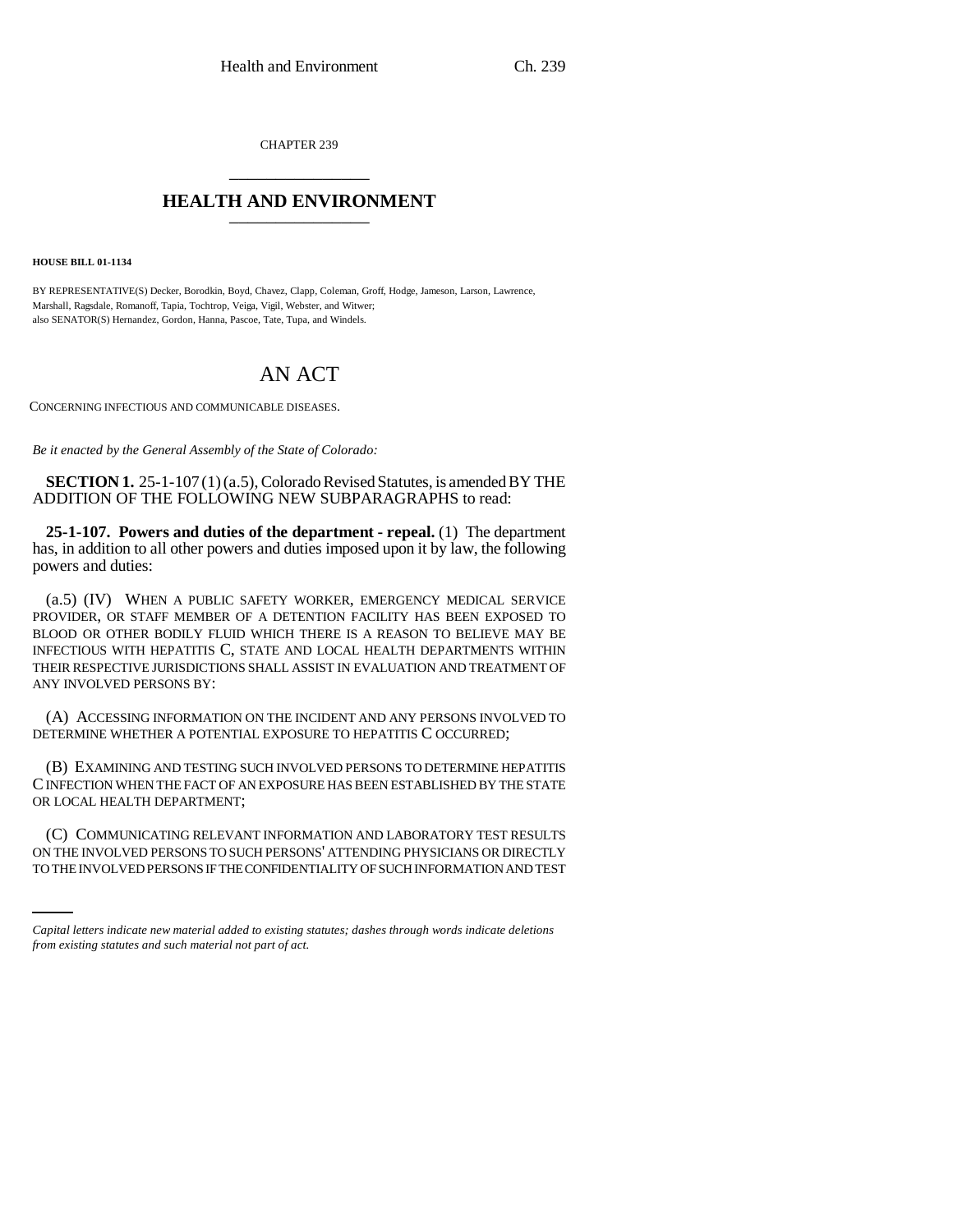## Ch. 239 Health and Environment

RESULTS IS ACKNOWLEDGED BY THE RECIPIENTS AND ADEQUATELY PROTECTED, AS DETERMINED BY THE STATE OR LOCAL HEALTH DEPARTMENT; AND

(D) PROVIDING COUNSELING TO THE INVOLVED PERSONS ON THE POTENTIAL HEALTH RISKS RESULTING FROM EXPOSURE AND THE AVAILABLE METHODS OF TREATMENT.

(V) THE EMPLOYER OF AN EXPOSED PERSON SHALL ENSURE THAT RELEVANT INFORMATION AND LABORATORY TEST RESULTS ON THE INVOLVED PERSON ARE KEPT CONFIDENTIAL. SUCH INFORMATION AND LABORATORY RESULTS ARE CONSIDERED MEDICAL INFORMATION AND PROTECTED FROM UNAUTHORIZED DISCLOSURE.

(VI) FOR PURPOSES OF THIS PARAGRAPH (a.5), "PUBLIC SAFETY WORKER" INCLUDES, BUT IS NOT LIMITED TO, LAW ENFORCEMENT OFFICERS, PEACE OFFICERS, AND FIREFIGHTERS.

**SECTION 2.** The introductory portion to 25-4-1405 (7.5) (a), Colorado Revised Statutes, is amended, and the said 25-4-1405 (7.5) is further amended BY THE ADDITION OF A NEW PARAGRAPH, to read:

**25-4-1405. Disease control by the state department of public health and environment and local health departments.** (7.5) (a) When a public safety worker, emergency medical service provider, or staff member of a detention facility has been exposed to blood or other bodily fluid which there is a reason to believe may be infectious with HIV, state and local health departments within their respective jurisdictions may SHALL assist in evaluation and treatment of any involved persons by:

(c) FOR PURPOSES OF THIS SUBSECTION (7.5), "PUBLIC SAFETY WORKER" INCLUDES, BUT IS NOT LIMITED TO, LAW ENFORCEMENT OFFICERS, PEACE OFFICERS, AND FIREFIGHTERS.

**SECTION 3.** 25-4-906 (1), Colorado Revised Statutes, is amended to read:

**25-4-906. Certificate of immunization - forms.** (1) The department of public health and environment shall provide official certificates of immunization to the schools, private physicians, and local health departments. UPON THE COMMENCEMENT OF THE GATHERING OF EPIDEMIOLOGICAL INFORMATION PURSUANT TO SECTION 25-4-1705 (5) TO IMPLEMENT THE IMMUNIZATION TRACKING SYSTEM, SUCH FORM SHALL INCLUDE A NOTICE THAT INFORMS A PARENT OR LEGAL GUARDIAN THAT HE OR SHE HAS THE OPTION TO EXCLUDE HIS OR HER INFANT'S, CHILD'S, OR STUDENT'S IMMUNIZATION INFORMATION FROM THE IMMUNIZATION TRACKING SYSTEM CREATED IN SECTION 25-4-1705 (5). Any immunization record provided by a licensed physician, registered nurse, or public health official may be accepted by the school official as certification of immunization if the information is transferred to the official certificate of immunization and verified by the school official.

**SECTION 4.** The introductory portion to 25-4-1705 (5) and 25-4-1705 (5) (e), Colorado Revised Statutes, are amended, and the said 25-4-1705 is further amended BY THE ADDITION OF THE FOLLOWING NEW SUBSECTIONS, to read: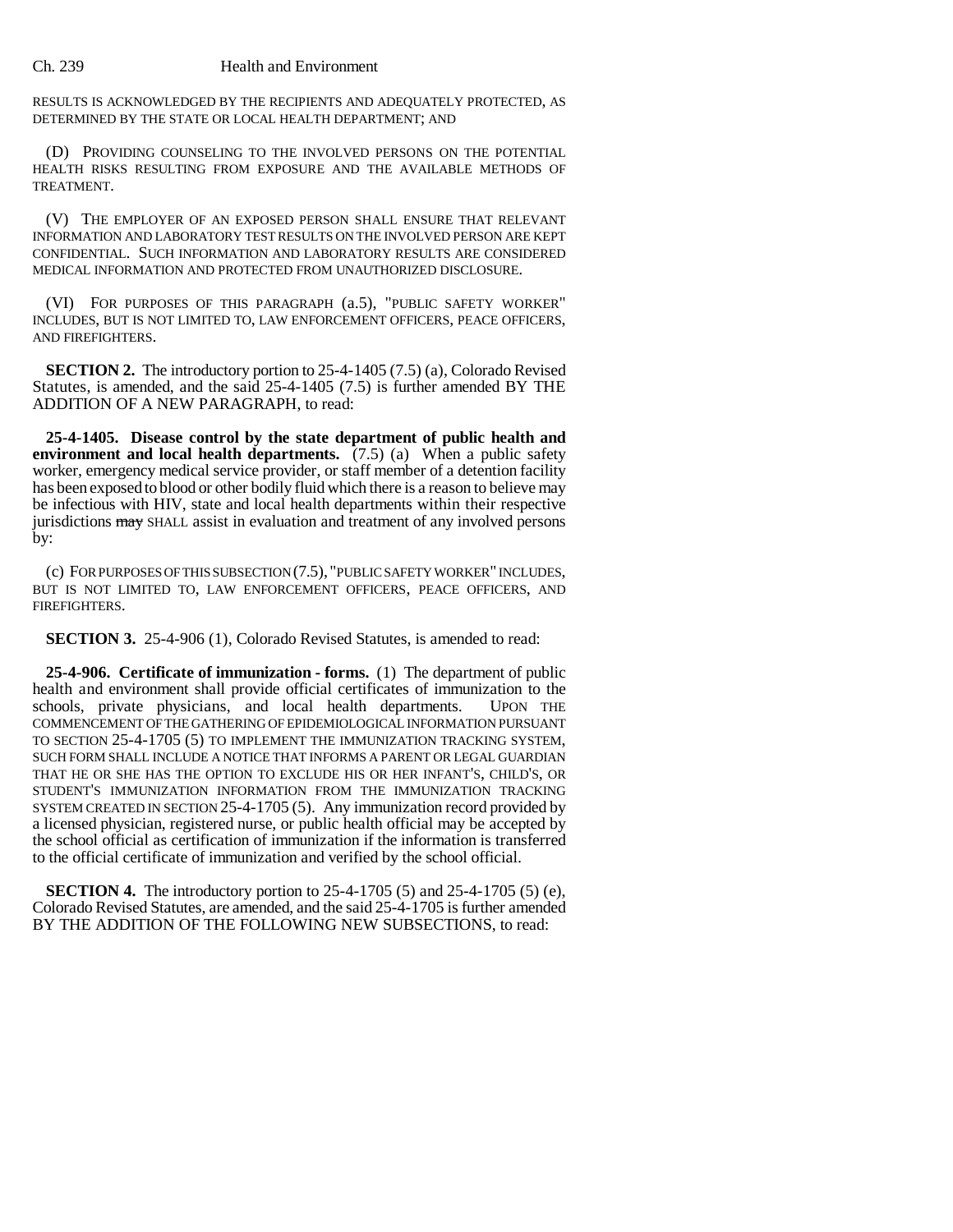Health and Environment Ch. 239

**25-4-1705. Department of public health and environment - powers and duties.** (5) The board of health, in consultation with the medical services board in the state department of health care policy and financing, and such other persons, agencies, or organizations that the board of health deems advisable, shall formulate, adopt, and promulgate rules and regulations governing the implementation and operation of the infant immunization program. Such rules shall address the following:

(e) (I) The gathering of epidemiological information, including the establishment of a comprehensive immunization tracking system. Infant Immunization information may be gathered for such tracking system by state and local health departments from the following sources:

(A) Physicians and licensed health care practitioners;

(B) Clinics;

(C) Schools;

(D) A parent of the AN infant, as defined in section 25-4-1703 (3);

(E) A child or student, as defined in sections SECTION 25-4-901 (1.5) and (3);

(F) Managed care organizations or health insurers in which a child or student, as defined in sections SECTION 25-4-901 (1.5) and (3), or an infant is enrolled as a member or insured, if such managed care organization or health insurer reimburses or otherwise financially provides coverage for immunizations;

(G) Hospitals; or

(H) Persons and entities that have contracted with the state pursuant to section 25-4-1705 (7).

(II) Records in the immunization tracking system established pursuant to subparagraph (I) of this paragraph (e) shall be strictly confidential and shall not be released, shared with any agency or institution, or made public UPON SUBPOENA, SEARCH WARRANT, DISCOVERY PROCEEDINGS, OR OTHERWISE, except under the following circumstances:

(A) Release may be made of medical and epidemiological information in a manner such that no individual person can be identified.

(B) Release may be made of immunization records and epidemiological information to the extent necessary for the treatment, control, investigation, and prevention of vaccine preventable diseases; except that every effort shall be made to limit disclosure of personal identifying information to the minimal amount necessary to accomplish the public health purpose.

(C) Release may be made of immunization records and epidemiological information to the parent of the AN infant, the physician treating the person who is the subject of an immunization record, a school in which such person is enrolled, or any entity or person described in sub-subparagraph (E), (F), (G), or (H) of subparagraph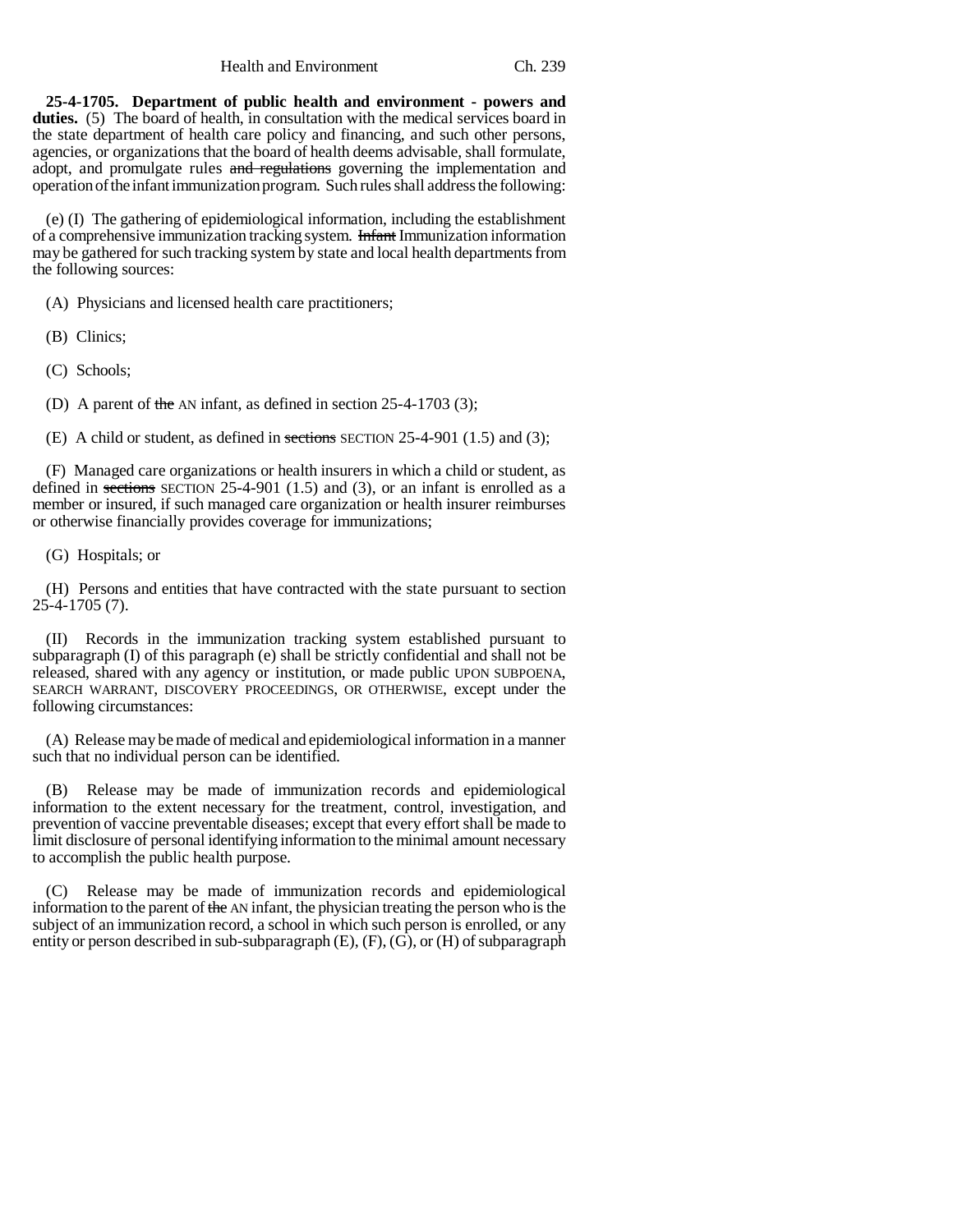(I) of this paragraph (e).

(D) No officer or employee or agent of the state department of public health and environment or local department of health shall be examined in any judicial, executive, legislative, or other proceeding as to the existence or content of any infant's report obtained by such department without consent of the infant's parent OR GUARDIAN. However, this provision shall not apply to infants who are under isolation, quarantine, or other restrictive action taken pursuant to section 25-1-107 (1) (b).

(E) THE DEPARTMENT MAY RELEASE RECORDS OF MEDICAID-ELIGIBLE INFANTS, CHILDREN, AND STUDENTS TO THE DEPARTMENT OF HEALTH CARE POLICY AND FINANCING FOR THE PURPOSES OF THE MEDICAID PROGRAM.

(III) (A) ANY OFFICER, EMPLOYEE, AGENT OF THE DEPARTMENT, OR ANY OTHER PERSON WHO VIOLATES THIS SECTION BY RELEASING OR MAKING PUBLIC CONFIDENTIAL IMMUNIZATION RECORDS OR EPIDEMIOLOGICAL INFORMATION IN THE IMMUNIZATION TRACKING SYSTEM OR BY OTHERWISE BREACHING THE CONFIDENTIALITY REQUIREMENTS OF SUBPARAGRAPH (II) OF THIS PARAGRAPH (e) OR RELEASING SUCH INFORMATION WITHOUT AUTHORIZATION COMMITS A CLASS 1 MISDEMEANOR AND, UPON CONVICTION THEREOF, SHALL BE PUNISHED AS PROVIDED IN SECTION 18-1-106 (1), C.R.S. THE UNAUTHORIZED RELEASE OF EACH RECORD SHALL CONSTITUTE A SEPARATE OFFENSE PURSUANT TO THIS SUBPARAGRAPH (III).

(B) ANY NATURAL PERSON WHO IN EXCHANGE FOR MONEY OR ANY OTHER THING OF VALUE VIOLATES THIS SECTION BY WRONGFULLY RELEASING OR MAKING PUBLIC CONFIDENTIAL IMMUNIZATION RECORDS OR EPIDEMIOLOGICAL INFORMATION IN THE IMMUNIZATION TRACKING SYSTEM OR BY OTHERWISE BREACHING THE CONFIDENTIALITY REQUIREMENTS OF SUBPARAGRAPH (II) OF THIS PARAGRAPH (e) OR RELEASING SUCH INFORMATION WITHOUT AUTHORIZATION COMMITS A CLASS 1 MISDEMEANOR AND, UPON CONVICTION THEREOF, SHALL BE PUNISHED AS PROVIDED IN SECTION 18-1-106 (1), C.R.S.

(C) ANY BUSINESS ENTITY WHO, IN EXCHANGE FOR MONEY OR ANY OTHER THING OF VALUE, VIOLATES THIS SECTION BY WRONGFULLY RELEASING OR MAKING PUBLIC CONFIDENTIAL IMMUNIZATION RECORDS OR EPIDEMIOLOGICAL INFORMATION IN THE IMMUNIZATION TRACKING SYSTEM OR BY OTHERWISE BREACHING THE CONFIDENTIALITY REQUIREMENTS OF SUBPARAGRAPH (II) OF THIS PARAGRAPH (e) OR RELEASING SUCH INFORMATION WITHOUT AUTHORIZATION SHALL BE ASSESSED A CIVIL PENALTY OF TEN THOUSAND DOLLARS PER SALE OF INFORMATION PER SUBJECT OF SUCH INFORMATION.

(IV) THE DEPARTMENT SHALL NOT DIRECTLY CONTACT THE PARENT OR LEGAL GUARDIAN FOR THE PURPOSE OF NOTIFYING THE PARENT OR LEGAL GUARDIAN OF IMMUNIZATIONS THAT ARE RECOMMENDED OR REQUIRED BY THE BOARD OF HEALTH, UNLESS SUCH CONTACT IS NECESSARY TO CONTROL AN OUTBREAK OF OR PREVENT THE SPREAD OF A VACCINE-PREVENTABLE DISEASE PURSUANT TO SECTION 25-1-107 (1) (a) OR 25-4-908.

(V) A PARENT OR LEGAL GUARDIAN WHO CONSENTS TO THE IMMUNIZATION OF AN INFANT, CHILD, OR STUDENT PURSUANT TO THIS PART 17 OR PART 9 OF THIS ARTICLE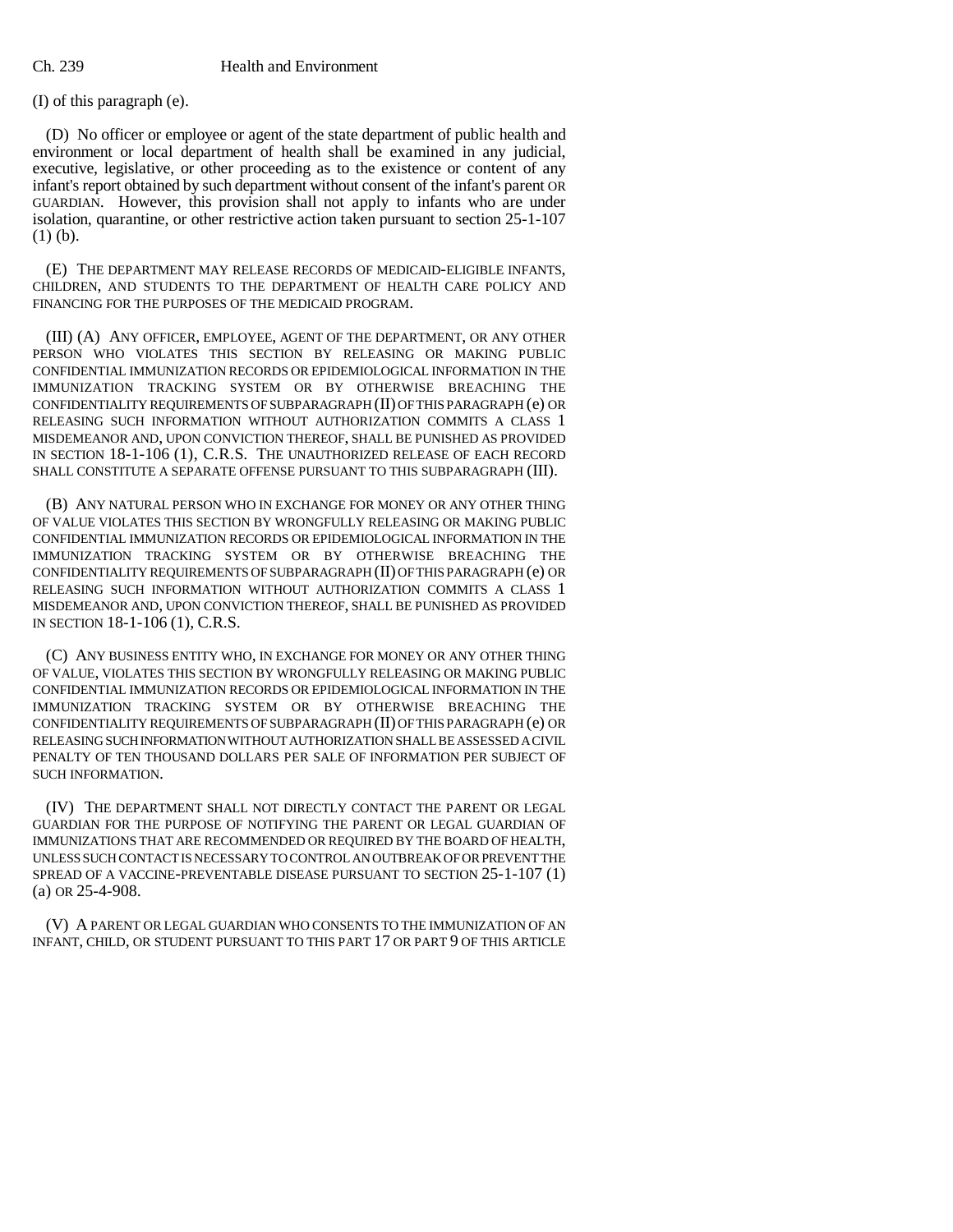SHALL HAVE THE OPTION TO EXCLUDE SUCH INFORMATION FROM THE IMMUNIZATION TRACKING SYSTEM. THE PARENT OR LEGAL GUARDIAN SHALL HAVE THE OPTION TO REMOVE SUCH INFORMATION FROM THE IMMUNIZATION TRACKING SYSTEM AT ANY TIME. THE PHYSICIAN, LICENSED HEALTH CARE PRACTITIONER, CLINIC, OR LOCAL HEALTH DEPARTMENT SHALL INFORM THE PARENT OR LEGAL GUARDIAN OF THE OPTION TO EXCLUDE SUCH PERSONAL INFORMATION FROM SUCH SYSTEM AND THE POTENTIAL BENEFITS OF INCLUSION IN SUCH SYSTEM. IN ADDITION, THE PHYSICIAN, LICENSED HEALTH CARE PRACTITIONER, CLINIC, OR LOCAL HEALTH DEPARTMENT SHALL INFORM SUCH PARENT OR LEGAL GUARDIAN OF THE OPTION TO REFUSE AN IMMUNIZATION ON THE GROUNDS OF MEDICAL, RELIGIOUS, OR PERSONAL BELIEF CONSIDERATIONS PURSUANT TO SECTION 25-4-903.

(9) (a) AS NECESSARY TO VOLUNTARILY IMMUNIZE INFANTS, CHILDREN, STUDENTS, AND ADULTS OF COLORADO, THE DEPARTMENT MAY CONTRACT IN ACCORDANCE WITH THE "PROCUREMENT CODE", ARTICLES 101 TO 112 OF TITLE 24, C.R.S., WITH A PRIVATE OR NONPROFIT ENTITY TO ARRANGE FOR THE COST-EFFECTIVE ORDERING, DISTRIBUTION, AND ACCOUNTING OF VACCINES. PRIOR TO THE EXECUTION OF ANY CONTRACT WITH SUCH AN ENTITY, THE DEPARTMENT SHALL PROVIDE TO THE BOARD OF HEALTH FOR PUBLIC REVIEW A REPORT DESCRIBING THE PROPOSED BUSINESS MODEL OF THE PROSPECTIVE CONTRACTOR. ONCE UNDER CONTRACT, THE ENTITY SHALL ALSO PROVIDE COMPLETE RECORDS OF IMMUNIZATIONS TO THE SUBJECT OF SUCH RECORDS AND THE PERSONS OR ENTITIES LISTED IN SUB-SUBPARAGRAPHS (A) TO (H) OF SUBPARAGRAPH (I) OF PARAGRAPH (e) OF SUBSECTION (5) OF THIS SECTION.

(b) THE DEPARTMENT OR ANY PERSON WHO CONTRACTS WITH THE DEPARTMENT PURSUANT TO PARAGRAPH (a) OF THIS SUBSECTION (9) OR SUBSECTION (7) OF THIS SECTION SHALL NOT ESTABLISH A UNIVERSAL PURCHASE SYSTEM FOR THE PROCUREMENT OF VACCINES FOR PRIVATELY INSURED PERSONS UNDER FEDERAL GOVERNMENT CONTRACTS.

(10) PHYSICIANS, LICENSED HEALTH CARE PRACTITIONERS, CLINICS, SCHOOLS, LICENSED CHILD CARE PROVIDERS, HOSPITALS, MANAGED CARE ORGANIZATIONS OR HEALTH INSURERS IN WHICH A STUDENT AS DEFINED IN SECTION 25-4-901 (3) OR AN INFANT IS ENROLLED AS A MEMBER OR INSURED, PERSONS THAT HAVE CONTRACTED WITH THE DEPARTMENT PURSUANT TO SUBSECTION (7) OF THIS SECTION, AND PUBLIC HEALTH OFFICIALS MAY RELEASE ANY IMMUNIZATION RECORDS IN THEIR POSSESSION, WHETHER OR NOT SUCH RECORDS ARE IN THE IMMUNIZATION TRACKING SYSTEM, TO THE PERSONS OR ENTITIES SPECIFIED IN SUB-SUBPARAGRAPHS (A) TO (H) OF SUBPARAGRAPH (I) OF PARAGRAPH (e) OF SUBSECTION (5) OF THIS SECTION TO PROVIDE AN ACCURATE AND COMPLETE IMMUNIZATION RECORD FOR THE CHILD IN ORDER TO VERIFY COMPLIANCE WITH STATE IMMUNIZATION LAW.

**SECTION 5.** Article 1 of title 25, Colorado Revised Statutes, is amended BY THE ADDITION OF A NEW PART to read:

# PART 12 MEDICAL RECORD CONFIDENTIALITY

**25-1-1201. Legislative declaration.** THE GENERAL ASSEMBLY HEREBY FINDS, DETERMINES, AND DECLARES THAT MAINTAINING THE CONFIDENTIALITY OF MEDICAL RECORDS IS OF THE UTMOST IMPORTANCE TO THE STATE AND OF CRITICAL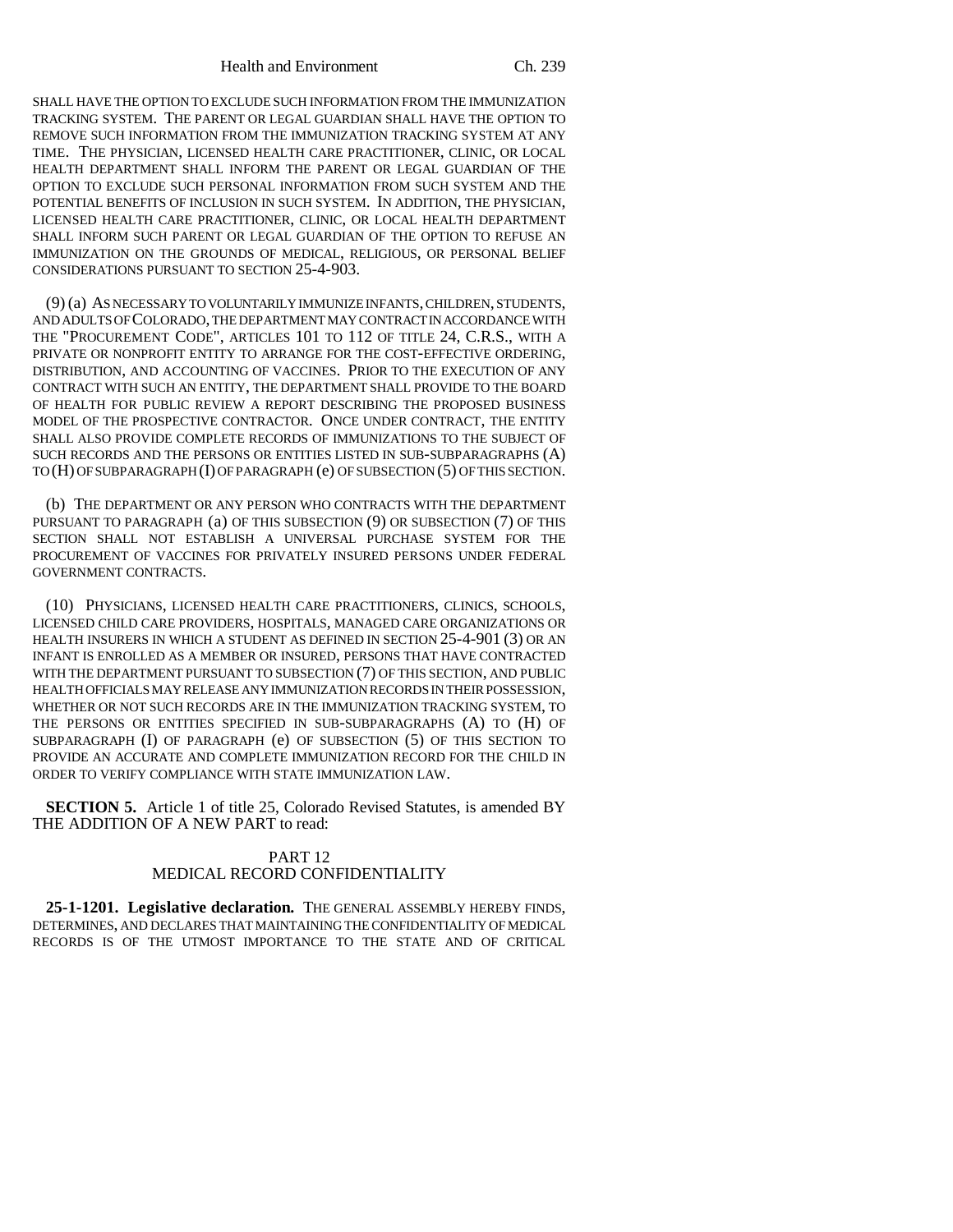### Ch. 239 Health and Environment

IMPORTANCE TO PATIENT PRIVACY FOR HIGH QUALITY MEDICAL CARE. MOST PEOPLE IN THE UNITED STATES CONSIDER CONFIDENTIALITY OF HEALTH INFORMATION IMPORTANT AND WORRY THAT THE INCREASED COMPUTERIZATION OF HEALTH RECORDS MAY RESULT IN INAPPROPRIATE DISCLOSURE OF SUCH RECORDS. PATIENTS HAVE A STRONG INTEREST IN PRESERVING THE PRIVACY OF THEIR PERSONAL HEALTH INFORMATION, BUT THEY ALSO HAVE AN INTEREST IN MEDICAL RESEARCH AND OTHER EFFORTS BY HEALTH CARE ORGANIZATIONS TO IMPROVE THE MEDICAL CARE THEY RECEIVE. HOW BEST TO PRESERVE CONFIDENTIALITY WITHIN A STATE HEALTH INFORMATION INFRASTRUCTURE IS AN IMPORTANT DISCUSSION THAT IS AFFECTED BY RECENT REGULATIONS PROMULGATED BY THE FEDERAL DEPARTMENT OF HEALTH AND HUMAN SERVICES RELATED TO THE ELECTRONIC STORAGE OF HEALTH INFORMATION. THE PURPOSE OF THIS PART 12 IS TO INDEX THE PROVISIONS THAT GOVERN MEDICAL RECORD CONFIDENTIALITY TO FACILITATE LOCATING THE LAW CONCERNING THE CONFIDENTIALITY OF MEDICAL RECORDS AND HEALTH INFORMATION. IT IS NOT INTENDED TO EXPAND, NARROW, OR CLARIFY EXISTING PROVISIONS.

**25-1-1202. Index of statutory sections regarding medical record confidentiality and health information.** (1) STATUTORY PROVISIONS CONCERNING POLICIES, PROCEDURES, AND REFERENCES TO THE RELEASE, SHARING, AND USE OF MEDICAL RECORDS AND HEALTH INFORMATION INCLUDE THE FOLLOWING:

(a) SECTION 6-18-103, C.R.S., CONCERNING USE OF INFORMATION BY HEALTH CARE COOPERATIVES;

(b) SECTION 8-43-404, C.R.S., CONCERNING EXAMINATIONS BY A PHYSICIAN OR CHIROPRACTOR FOR THE PURPOSES OF WORKERS' COMPENSATION;

(c) SECTION 8-43-501, C.R.S., CONCERNING UTILIZATION REVIEW RELATED TO WORKERS' COMPENSATION;

(d) SECTION 8-73-108, C.R.S., CONCERNING THE AWARD OF BENEFITS FOR UNEMPLOYMENT COMPENSATION BENEFITS;

(e) SECTION 10-3-1104.7,C.R.S., CONCERNING THE CONFIDENTIALITY AND USE OF GENETIC TESTING INFORMATION;

(f) SECTION 10-16-113, C.R.S., CONCERNING THE PROCEDURES RELATED TO THE DENIAL OF HEALTH BENEFITS BY AN INSURER;

(g) SECTION 10-16-113.5, C.R.S., CONCERNING THE USE OF INDEPENDENT EXTERNAL REVIEW WHEN HEALTH BENEFITS HAVE BEEN DENIED;

(h) SECTION 10-16-423, C.R.S., CONCERNING THE CONFIDENTIALITY OF MEDICAL INFORMATION IN THE CUSTODY OF A HEALTH MAINTENANCE ORGANIZATION;

(i) SECTION 12-32-108.3, C.R.S., CONCERNING DISCIPLINARY ACTIONS AGAINST PODIATRISTS;

(j) SECTION 12-33-126, C.R.S., CONCERNING DISCIPLINARY ACTIONS AGAINST CHIROPRACTORS;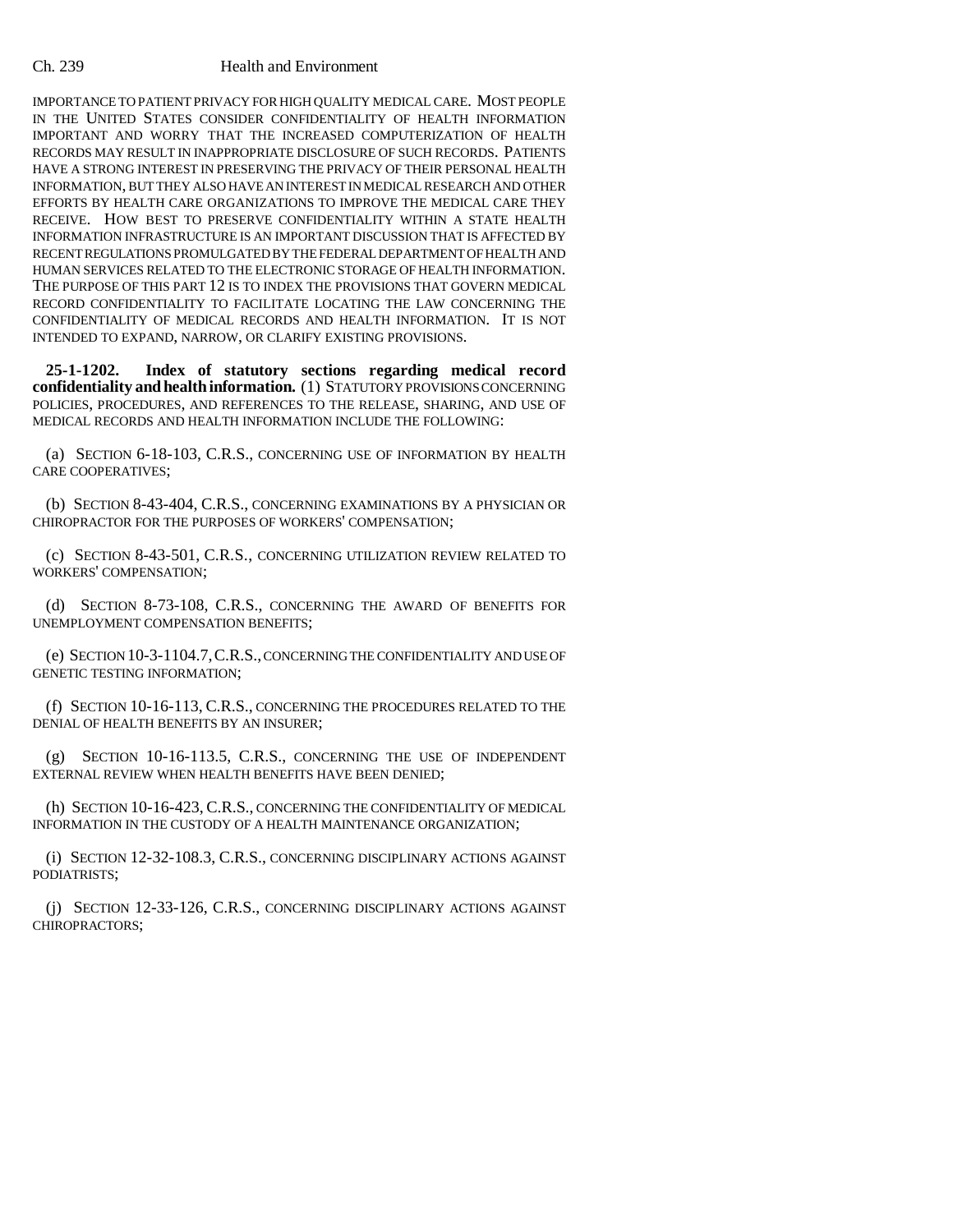(k) SECTION 12-35-118, C.R.S., CONCERNING DISCIPLINARY ACTIONS AGAINST DENTISTS AND DENTAL HYGIENISTS;

(l) SECTION 12-36-118, C.R.S., CONCERNING DISCIPLINARY ACTIONS AGAINST PHYSICIANS;

(m) SECTION 12-36-135 (1),C.R.S., CONCERNING REPORTING REQUIREMENTS FOR PHYSICIANS PERTAINING TO CERTAIN INJURIES;

(n) SECTION 12-36.5-104, C.R.S., CONCERNING PROFESSIONAL REVIEW COMMITTEES FOR PHYSICIANS;

(o) SECTION 12-36.5-104.4,C.R.S., CONCERNING HOSPITAL PROFESSIONAL REVIEW COMMITTEES;

(p) SECTION 12-37.5-104, C.R.S., CONCERNING REPORTING REQUIREMENTS BY PHYSICIANS RELATED TO ABORTIONS FOR MINORS;

(q) SECTION 12-38-116.5, C.R.S., CONCERNING DISCIPLINARY PROCEEDINGS AGAINST A PRACTICAL NURSE, A PROFESSIONAL NURSE, OR A PSYCHIATRIC TECHNICIAN;

(r) SECTION 12-43-218, C.R.S., CONCERNING THE DISCLOSURE OF CONFIDENTIAL COMMUNICATIONS BY A MENTAL HEALTH PROFESSIONAL;

(s) SECTION 12-43-224 (4), C.R.S., CONCERNING DISCIPLINARY PROCEEDINGS AGAINST A MENTAL HEALTH PROFESSIONAL;

(t) SECTION 13-21-110,C.R.S., CONCERNING CONFIDENTIALITY OF INFORMATION, DATA, REPORTS, OR RECORDS OF A UTILIZATION REVIEW COMMITTEE OF A HOSPITAL OR OTHER HEALTH CARE FACILITY;

(u) SECTION 13-21-117, C.R.S., CONCERNING CIVIL LIABILITY OF A MENTAL HEALTH PROFESSIONAL, MENTAL HEALTH HOSPITAL, COMMUNITY MENTAL HEALTH CENTER, OR CLINIC RELATED TO A DUTY TO WARN OR PROTECT;

(v) SECTIONS 13-22-101 TO 13-22-106, C.R.S., CONCERNING THE AGE OF COMPETENCE FOR CERTAIN MEDICAL PROCEDURES;

(w) SECTION 13-64-502, C.R.S., CONCERNING CIVIL LIABILITY RELATED TO GENETIC COUNSELING AND SCREENING AND PRENATAL CARE, OR ARISING FROM OR DURING THE COURSE OF LABOR AND DELIVERY, OR THE PERIOD OF POSTNATAL CARE IN A HEALTH INSTITUTION;

(x) SECTION 13-80-103.7, C.R.S., CONCERNING A LIMITED WAIVER OF MEDICAL INFORMATION IN CIVIL ACTIONS RELATED TO SEXUAL ASSAULT OR SEXUAL OFFENSES AGAINST A CHILD;

(y) SECTION 13-90-107 (1) (d), C.R.S., CONCERNING WHEN A PHYSICIAN, SURGEON, OR REGISTERED PROFESSIONAL NURSE MAY TESTIFY RELATED TO THE CARE AND TREATMENT OF A PERSON;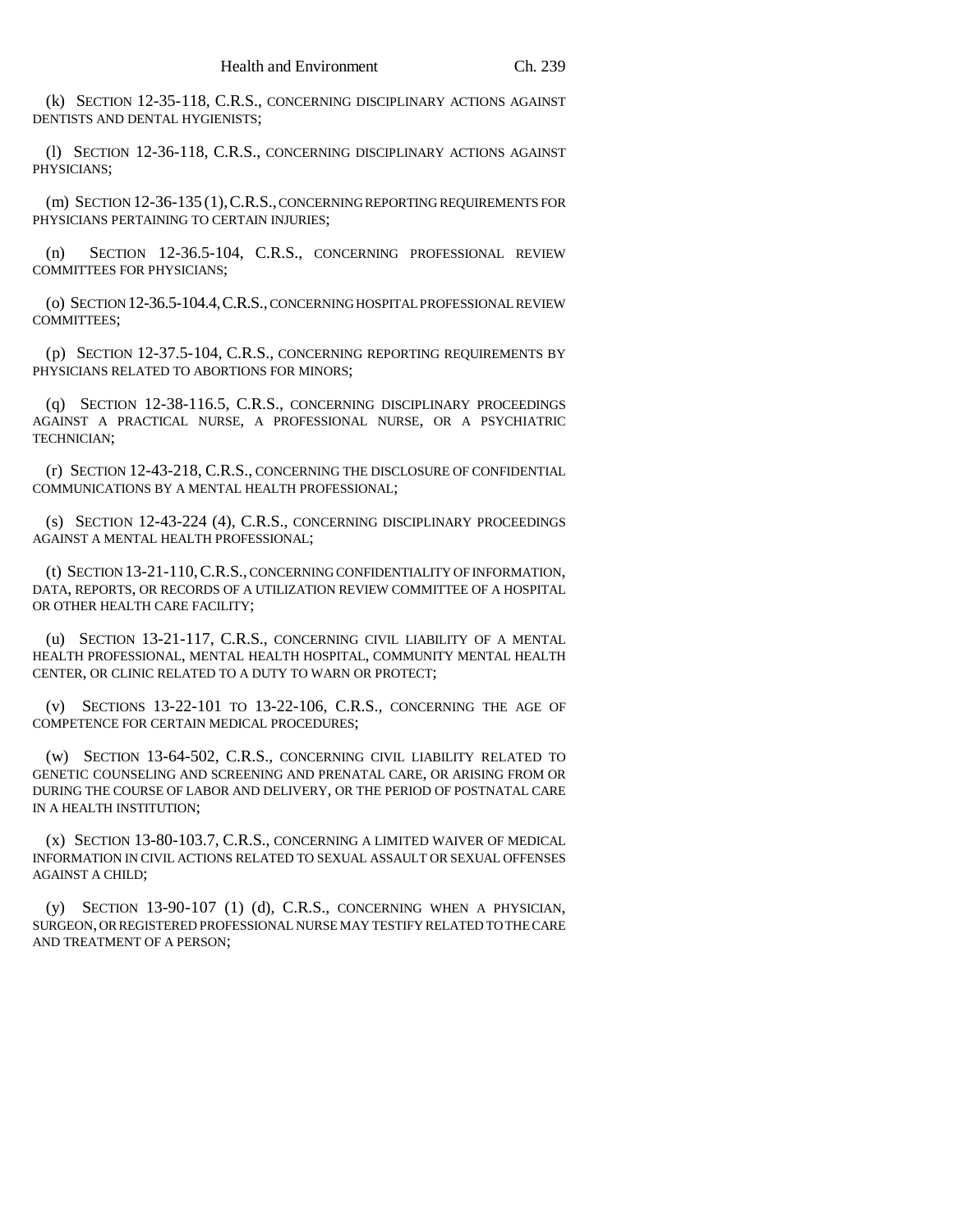#### Ch. 239 Health and Environment

(z) SECTION 14-10-124,C.R.S., CONCERNING THE BEST INTERESTS OF A CHILD FOR THE PURPOSES OF A SEPARATION OR DISSOLUTION OF MARRIAGE;

(aa) SECTION 14-10-127, C.R.S., CONCERNING THE ALLOCATION OF PARENTAL RESPONSIBILITIES WITH RESPECT TO A CHILD;

(bb) SECTION 17-27.1-101 (4), C.R.S., CONCERNING NONGOVERNMENTAL FACILITIES FOR OFFENDERS AND THE WAIVER OF CONFIDENTIAL INFORMATION;

(cc) SECTION 18-3-203 (1) (f.5), C.R.S., CONCERNING ASSAULT IN THE SECOND DEGREE AND THE AVAILABILITY OF MEDICAL TESTING FOR CERTAIN CIRCUMSTANCES;

(dd) SECTION 18-4-412, C.R.S., CONCERNING THEFT OF MEDICAL RECORDS OR MEDICAL INFORMATION;

(ee) SECTIONS 18-6-101 TO 18-6-104 C.R.S., CONCERNING A JUSTIFIED MEDICAL TERMINATION OF PREGNANCY;

(ff) SECTION 18-18-503, C.R.S., CONCERNING COOPERATIVE AGREEMENTS TO CONTROL SUBSTANCE ABUSE;

(gg) SECTION 19-3-304, C.R.S., CONCERNING PERSONS REQUIRED TO REPORT CHILD ABUSE OR NEGLECT;

(hh) SECTION 19-3-305, C.R.S., CONCERNING POSTMORTEM INVESTIGATION RELATED TO THE DEATH OF A CHILD;

(ii) SECTION 19-5-306, C.R.S., CONCERNING EVIDENCE OF ABUSE OR NEGLECT OF A CHILD;

(jj) SECTION 19-5-103 (2), C.R.S., CONCERNING RELINQUISHMENT OF RIGHTS CONCERNING A CHILD;

(kk) SECTION 19-5-305, C.R.S., CONCERNING ACCESS TO ADOPTION RECORDS;

(ll) SECTION 22-1-123 (5), C.R.S., CONCERNING THE PROTECTION OF STUDENT DATA;

(mm) SECTIONS 22-32-109.1 (6) AND 22-32-109.3 (2), C.R.S., CONCERNING SPECIFIC POWERS AND DUTIES OF THE STATE BOARD OF EDUCATION;

(nn) SECTION 22-64-216, C.R.S., CONCERNING CONFIDENTIALITY OF RECORDS MAINTAINED BY SCHOOL DISTRICT RETIREMENT PLANS;

(oo) SECTION 24-51-213, C.R.S., CONCERNING CONFIDENTIALITY OF RECORDS MAINTAINED BY THE PUBLIC EMPLOYEES' RETIREMENT ASSOCIATION;

(pp) SECTION 24-72-204 (3),C.R.S., CONCERNING PUBLIC RECORDS NOT OPEN TO PUBLIC INSPECTION;

(qq) SECTION 25-1-122, CONCERNING REPORTING OF CERTAIN DISEASES AND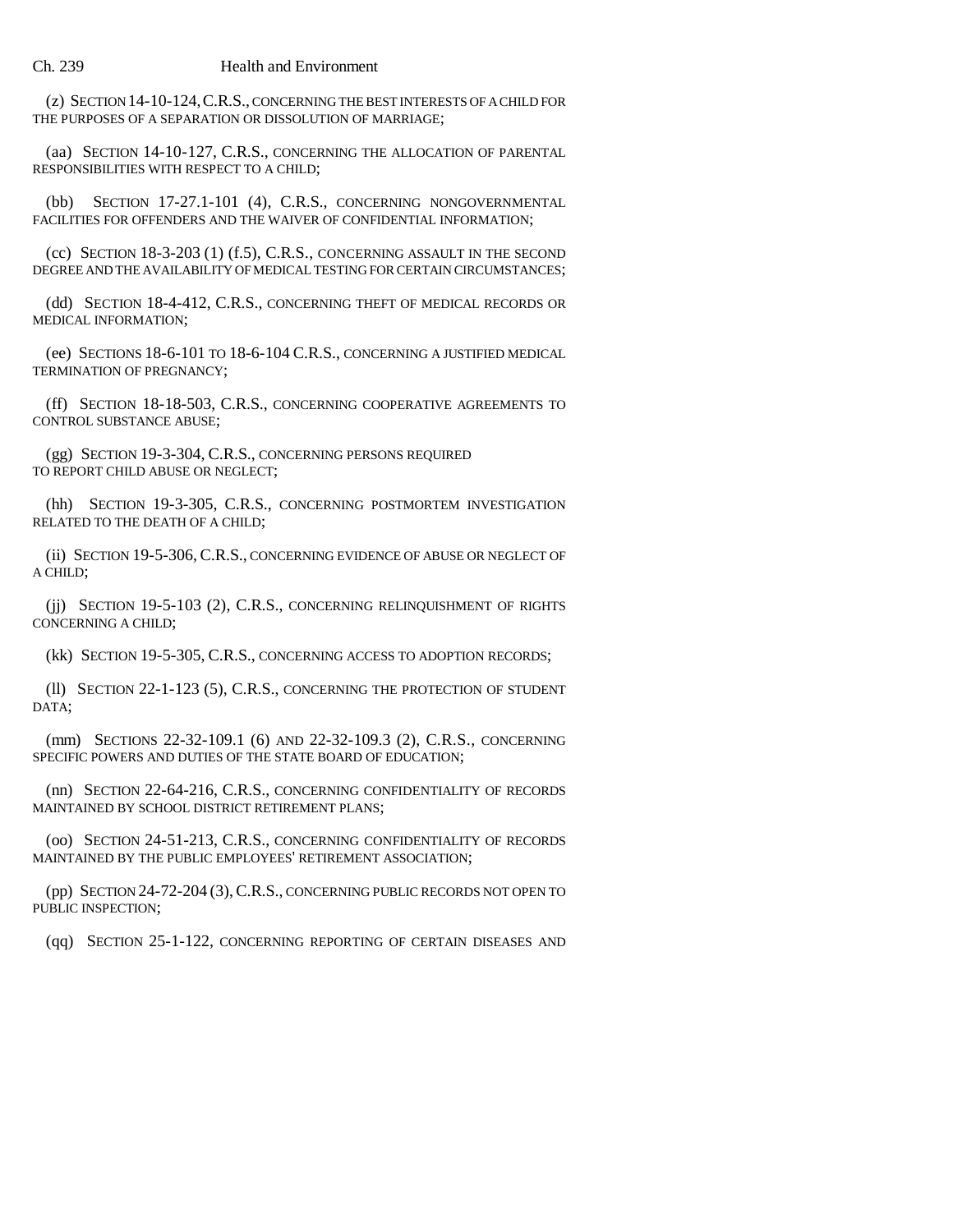CONDITIONS FOR INVESTIGATION OF EPIDEMIC AND COMMUNICABLE DISEASES, MORBIDITY AND MORTALITY, CANCER IN CONNECTION WITH THE STATEWIDE CANCER REGISTRY, ENVIRONMENTAL AND CHRONIC DISEASES, VENEREAL DISEASES, TUBERCULOSIS, AND RABIES AND MAMMAL BITES BY THE DEPARTMENT OF PUBLIC HEALTH AND ENVIRONMENT;

(rr) SECTION 25-1-124(2), CONCERNING HEALTH CARE FACILITIES AND REPORTING REQUIREMENTS;

(ss) SECTIONS 25-1-309 AND 25-1-312, CONCERNING THE TREATMENT OF INTOXICATED PERSONS;

(tt) SECTION 25-1-801, CONCERNING PATIENT RECORDS IN THE CARE OF A HEALTH CARE FACILITY;

(uu) SECTION 25-1-802, CONCERNING PATIENT RECORDS IN THE CARE OF INDIVIDUAL HEALTH CARE PROVIDERS;

(vv) SECTIONS 25-1-1105 AND 25-1-1108, CONCERNING THE TREATMENT OF DRUG ABUSERS;

(ww) SECTION 25-2-120, CONCERNING REPORTS OF ELECTROCONVULSIVE TREATMENT;

(xx) SECTION 25-3-109, CONCERNING QUALITY MANAGEMENT FUNCTIONS OF HEALTH CARE FACILITIES LICENSED BY THE DEPARTMENT OF PUBLIC HEALTH AND ENVIRONMENT;

(yy) SECTION 25-3.5-501, CONCERNING RECORDS MAINTAINED BY AMBULANCE SERVICES AND EMERGENCY MEDICAL TECHNICIANS;

(zz) SECTION 25-3.5-704 (2) (d) AND (2) (f), CONCERNING THE DESIGNATION OF EMERGENCY MEDICAL FACILITIES AND THE STATEWIDE TRAUMA SYSTEM;

(aaa) SECTION 25-4-402(4), CONCERNING THE REPORTING OF VENEREAL DISEASES;

(bbb) SECTION 25-4-1003, CONCERNING NEWBORN SCREENING PROGRAMS AND GENETIC COUNSELING;

(ccc) SECTIONS 25-4-1402 TO 25-4-1407, CONCERNING REPORTING AND INVESTIGATION OF THE HUMAN IMMUNODEFICIENCY VIRUS;

(ddd) SECTION 25-4-1705, CONCERNING IMMUNIZATION INFORMATION;

(eee) SECTION 25-4-1905, CONCERNING RECORDS COLLECTED RELATED TO GULF WAR SYNDROME;

(fff) SECTION 25.5-2-104, C.R.S., CONCERNING THE RELEASE OF MEDICAL INFORMATION TO A POISON CONTROL SERVICE PROVIDER;

(ggg) SECTION 26-3.1-102 (2), C.R.S., CONCERNING REPORTING REQUIREMENTS